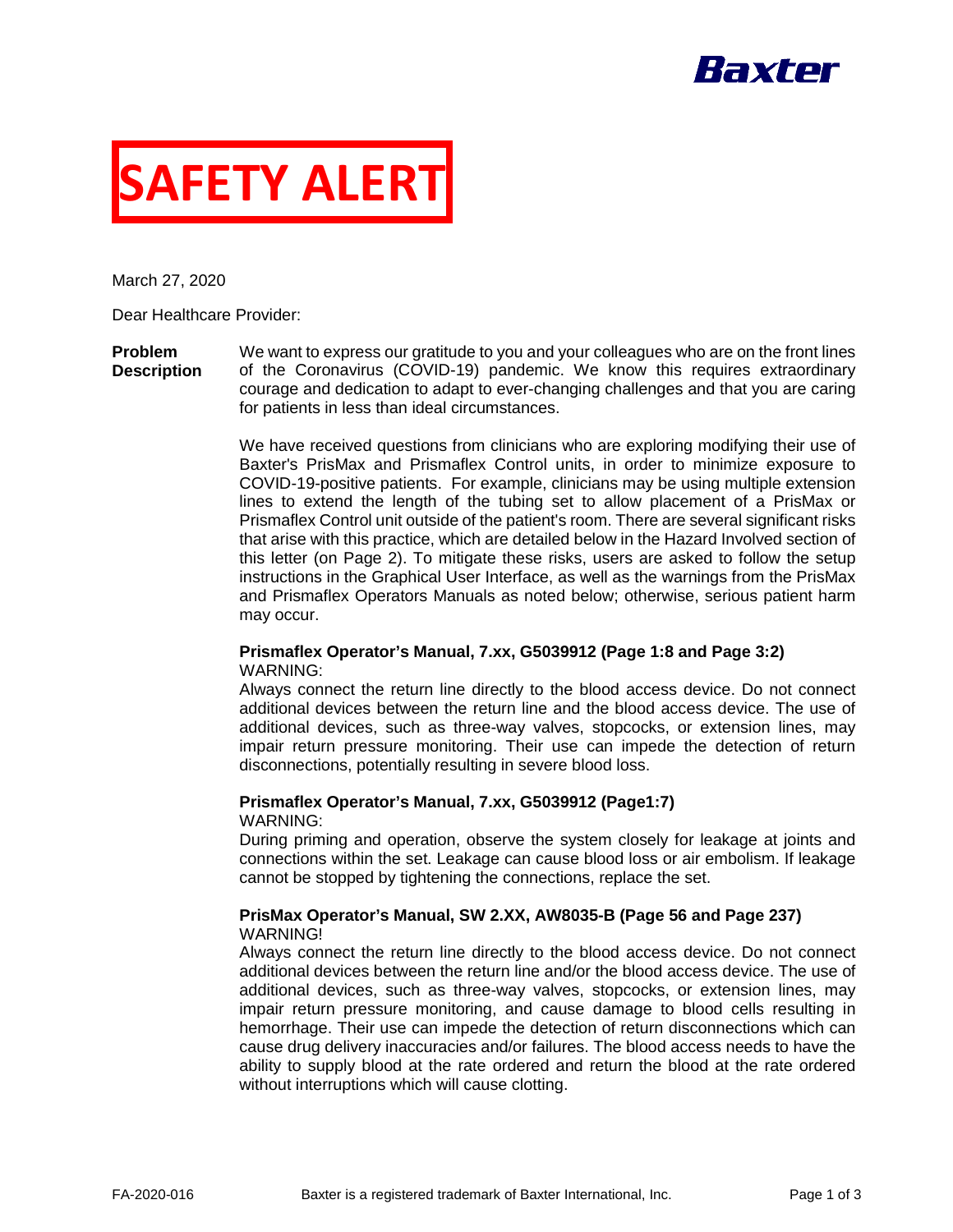

| <b>Affected</b>                                      | <b>Product Code</b>                                                                                                                                                                                                                                                                                                                                                                                                                                                                                                                                                                                                                                                                                                                                                                                                                                                                                                                                                                                                                                                                                                                 | <b>Product Description</b>                                                                                                                                                                                             | <b>Serial Numbers</b> |
|------------------------------------------------------|-------------------------------------------------------------------------------------------------------------------------------------------------------------------------------------------------------------------------------------------------------------------------------------------------------------------------------------------------------------------------------------------------------------------------------------------------------------------------------------------------------------------------------------------------------------------------------------------------------------------------------------------------------------------------------------------------------------------------------------------------------------------------------------------------------------------------------------------------------------------------------------------------------------------------------------------------------------------------------------------------------------------------------------------------------------------------------------------------------------------------------------|------------------------------------------------------------------------------------------------------------------------------------------------------------------------------------------------------------------------|-----------------------|
| <b>Product</b>                                       | 107493                                                                                                                                                                                                                                                                                                                                                                                                                                                                                                                                                                                                                                                                                                                                                                                                                                                                                                                                                                                                                                                                                                                              |                                                                                                                                                                                                                        |                       |
|                                                      | 113081                                                                                                                                                                                                                                                                                                                                                                                                                                                                                                                                                                                                                                                                                                                                                                                                                                                                                                                                                                                                                                                                                                                              | <b>Prismaflex Control Unit</b><br>All                                                                                                                                                                                  |                       |
|                                                      | 114870                                                                                                                                                                                                                                                                                                                                                                                                                                                                                                                                                                                                                                                                                                                                                                                                                                                                                                                                                                                                                                                                                                                              |                                                                                                                                                                                                                        |                       |
|                                                      | 115269                                                                                                                                                                                                                                                                                                                                                                                                                                                                                                                                                                                                                                                                                                                                                                                                                                                                                                                                                                                                                                                                                                                              |                                                                                                                                                                                                                        |                       |
|                                                      | 955542                                                                                                                                                                                                                                                                                                                                                                                                                                                                                                                                                                                                                                                                                                                                                                                                                                                                                                                                                                                                                                                                                                                              |                                                                                                                                                                                                                        |                       |
|                                                      | 955792                                                                                                                                                                                                                                                                                                                                                                                                                                                                                                                                                                                                                                                                                                                                                                                                                                                                                                                                                                                                                                                                                                                              |                                                                                                                                                                                                                        |                       |
|                                                      | 955626                                                                                                                                                                                                                                                                                                                                                                                                                                                                                                                                                                                                                                                                                                                                                                                                                                                                                                                                                                                                                                                                                                                              | PrisMax System                                                                                                                                                                                                         |                       |
| <b>Hazard</b><br><b>Involved</b>                     | The following hazards are associated with the use of multiple extension lines to allow<br>placement of a PrisMax or Prismaflex Control unit outside of the patient's room: Baxter<br>cannot guarantee that the use of multiple extension lines will establish and maintain<br>secure connections with PrisMax and Prismaflex sets. The use of extension lines<br>increases the risk of disconnections and interferes with the ability of the PrisMax or<br>Prismaflex Control unit to accurately detect pressure drops in the blood circuit. As a<br>result, vascular access disconnections may go undetected, leading to clinically<br>significant blood loss and fatal exsanguination. Additionally, the use of extension lines<br>increases the blood in the extracorporeal circuit. In the event of non-restitution or<br>clotting of the circuit, this may lead to blood loss beyond what is tolerable for the<br>patient. Other potential risks of multiple extension lines include hypothermia, air<br>embolism, and infection. As of March 27, 2020, there have been no reports of serious<br>injury related to this issue. |                                                                                                                                                                                                                        |                       |
| <b>Actions to be</b><br>Taken by<br><b>Customers</b> | 1. Operators can safely use the PrisMax and Prismaflex Control Units when adhering<br>to the product-specific Operator's Manual and Graphical User Interface.                                                                                                                                                                                                                                                                                                                                                                                                                                                                                                                                                                                                                                                                                                                                                                                                                                                                                                                                                                       |                                                                                                                                                                                                                        |                       |
|                                                      | 2. If you purchased this product directly from Baxter, complete the enclosed<br>Baxter Customer Reply Form and return it to Baxter by faxing it to 224-270-5457<br>or scanning and e-mailing it to fca@baxter.com. Returning the customer reply form<br>promptly will confirm your receipt of this notification and prevent you from receiving<br>repeat notices.                                                                                                                                                                                                                                                                                                                                                                                                                                                                                                                                                                                                                                                                                                                                                                   |                                                                                                                                                                                                                        |                       |
|                                                      | 3. If you purchased this product from a distributor, please note that the Baxter<br>customer reply form is not applicable. If a reply form is provided by your distributor<br>or wholesaler, please return it to the supplier according to their instructions.                                                                                                                                                                                                                                                                                                                                                                                                                                                                                                                                                                                                                                                                                                                                                                                                                                                                      |                                                                                                                                                                                                                        |                       |
|                                                      | 4. If you distribute this product to other facilities or departments within your institution,<br>please forward a copy of this communication to them.                                                                                                                                                                                                                                                                                                                                                                                                                                                                                                                                                                                                                                                                                                                                                                                                                                                                                                                                                                               |                                                                                                                                                                                                                        |                       |
|                                                      | 5. If you are a dealer, wholesaler, distributor/reseller, or original equipment<br>manufacturer (OEM) that distributed any affected product to other facilities, please<br>distribute this notification to customers and check the associated box on the<br>reply form.                                                                                                                                                                                                                                                                                                                                                                                                                                                                                                                                                                                                                                                                                                                                                                                                                                                             |                                                                                                                                                                                                                        |                       |
| <b>Further</b><br>information<br>and support         | For general questions regarding this communication, contact Baxter Corporate<br>Product Surveillance at 800-437-5176, between the hours of 8:00 am and 5:00 pm<br>Central Time, Monday through Friday.                                                                                                                                                                                                                                                                                                                                                                                                                                                                                                                                                                                                                                                                                                                                                                                                                                                                                                                              |                                                                                                                                                                                                                        |                       |
|                                                      |                                                                                                                                                                                                                                                                                                                                                                                                                                                                                                                                                                                                                                                                                                                                                                                                                                                                                                                                                                                                                                                                                                                                     | The United States Food and Drug Administration (FDA) has been notified of this action. Any adverse events<br>or quality problems experienced with the use of these products may be reported using one of the following |                       |

 Calling Baxter Product Surveillance at 800-437-5176 between the hours of 8:00 am and 5:00 pm Central Time, Monday through Friday.

options: